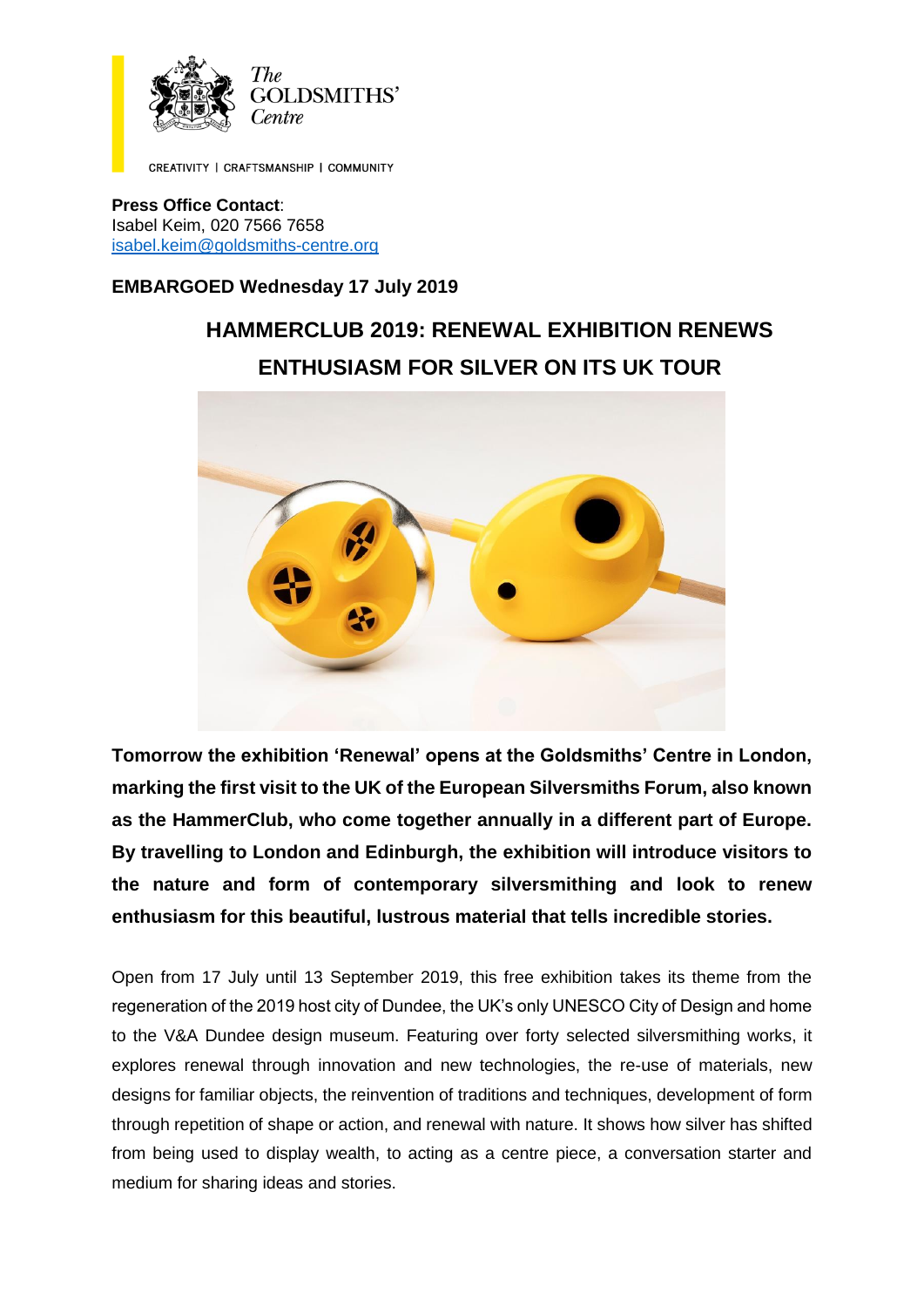

CREATIVITY | CRAFTSMANSHIP | COMMUNITY

The exhibition was organised by the Duncan of Jordanstone College of Art & Design, part of the University of Dundee and is supported by the Goldsmiths' Centre and the Incorporation of Goldsmiths of the City of Edinburgh. Selected works by silversmiths from Germany, the Netherlands, Danemark, Poland, Ireland and the United Kingdom will continue on to be shown at Elements: A Festival of Gold and Silver in Edinburgh from 8 until 10 November 2019 at Lyon and Turnbull auctioneers.

## **- ENDS -**

## Selected works by exhibiting silversmiths at the Goldsmiths' Centre are:

Carsten From Andersen, Lasse Bæhring , Eva Bauer, Nuno Borges, Emil Borregaard , Mana Sarabhai Brearley, Byoung-Chul Cho, Rebecca De Quin, Paul de Vries, Andreas Decker, Paul Derrez, Karen-Ann Dicken, Hamish Dobbie, Charlotte Duckworth, Yuki Ferdinandsen, Trevor Forrester, Rajesh Gogna, Kevin Grey, Iona Hall, Naama Haneman , Miriam Hanid , Mathias Heck, Rauni Higson, Kathryn Hinton, Maja Houtman, Mana Kehr, Yaroslava Kellermann , Ji-Young Kim, Michael McCrory, Cecilia Moore, Samantha Moore, Cara Murphy, Peter Musson, Cóilín Ó Dubhghaill, Alex O'Connor, Marius Perl, Thomas Raschke, Joep Sterman, Larissa Thiel, Hazel Thorn, Karen Westland, Frances Julie Whitelaw, Sandra Wilson, Yusuke Yamamoto and Congwei Yang.

## The featured venues for the exhibition are:

1 - 29 June 2019 Dock Street Studios Dock Street Dundee DD1 4BT Open Mon - Sat 11am - 5pm Free

17 July - 13 September 2019 The Goldsmiths' Centre 42 Britton Street London EC1M 5AD Open Mon - Fri 9am - 6pm Free [www.goldsmiths-centre.org/whats-on](http://www.goldsmiths-centre.org/whats-on)

8-10 November 2019 Elements: A Festival of Jewellery, Silver & Gold Lyon & Turnbull 33 Broughton Place Edinburgh EH1 3RR Open 10am-6pm daily